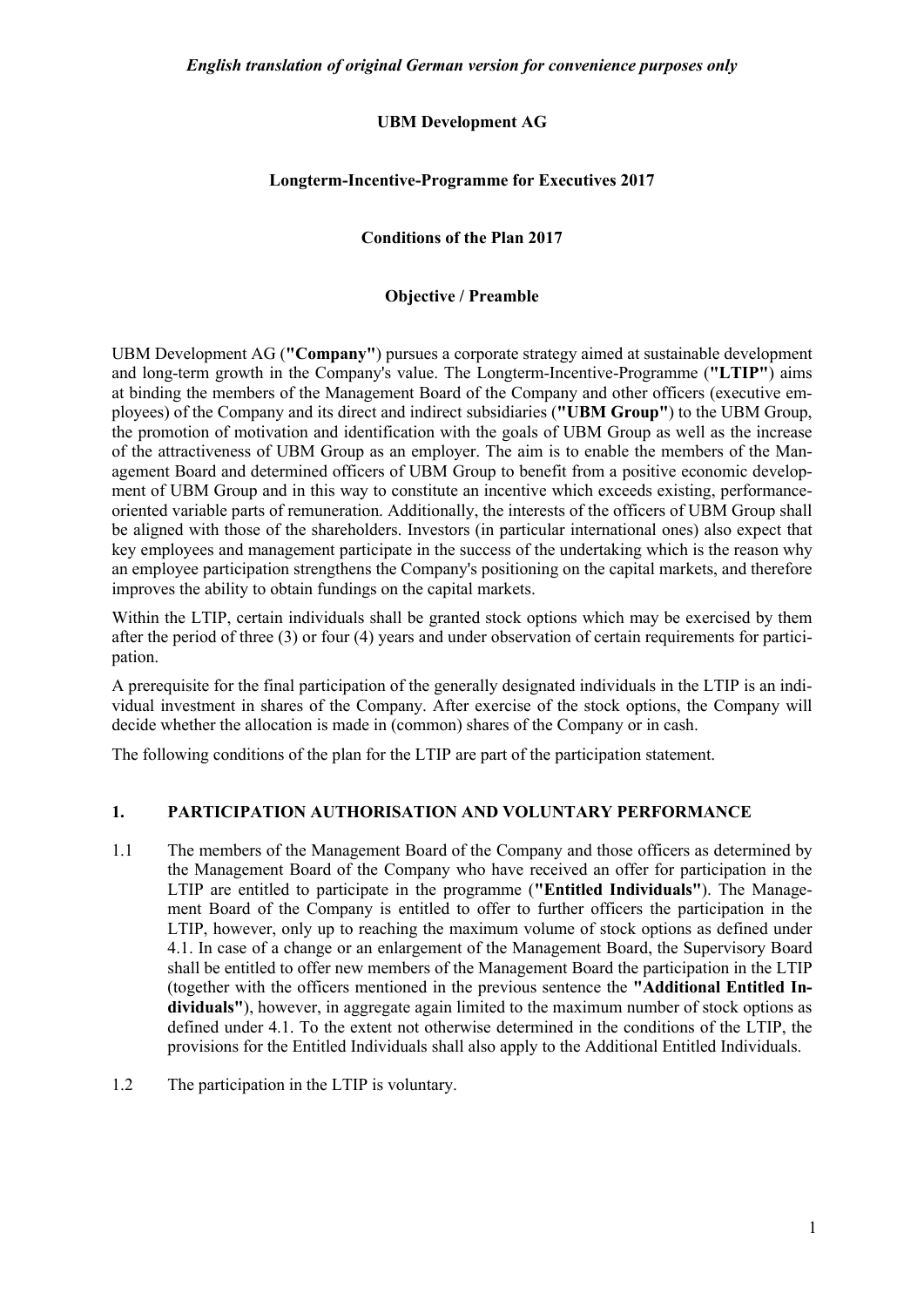1.3 The entitlement to participate and the grating and allocation of stock options to the Entitled Individuals is a voluntary benefit by the Company. Also in case of repeated participation in the LTIP, no claims for a new participation / stock options or similar benefits exist.

## **2. REQUIRED INDIVIDUAL INVESTMENT AND LOCK-UP OBLIGATION**

- 2.1 A prerequisite for the allocation of stock options in the course of the LTIP is an individual investment by the Entitled Individuals in the minimum amount of 400 shares of the Company, ISIN AT0000815402 (**"Investment Shares"**).
- 2.2 Individual investment means that each Entitled Individual is required to have invested in shares of the Company prior to the LTIP coming into force.
- 2.3 The size of the individual investment which is relevant for the LTIP (maximum and minimum number of Investment Shares which are considered in the course of the LTIP) is derived on the one hand from the defined group of participants (as described below) and on the other hand from the individual participation statement (under consideration of the defined minimum and maximum number of Investment Shares).

| Individuals entitled to participate      | <b>Maximum number of Investment Shares</b><br>which participate in the LTIP |
|------------------------------------------|-----------------------------------------------------------------------------|
| Members of the Management Board          | $25,000$ shares                                                             |
| Other individuals entitle to participate | $10,000$ shares                                                             |

- 2.4 For purposes of calculation of Investment Shares, it is irrelevant whether the respective Entitled Individual acquires them only in the course of the LTIP (however, at the latest until 21 July 2017), or whether he/she already holds them. Shares of the Company already held by an Entitled Individual shall be considered in addition to individual investments; furthermore, also such shares of the Company shall be considered which are already held by (1) companies in which an Entitled Individual holds more than 50 % of the voting rights, as well as (2) private foundations whose (non-exclusive) founder and (non-exclusive) beneficiary is the Entitled Individual.
- 2.5 Until the stock options are exercised, there is a lock up obligation for Investment Shares subject to the following provisions. The violation of the lock-up obligation results in the loss of granted options for the respective Entitled Individual without compensation (pro rata with respect to those Investment Shares for which the lock-up obligation was violated). The holding of the Investment Shares is to be evidenced by the Entitled Individual during the performance period until the exercise of the stock options respectively as of 31 December each year (by way of presentation of an account statement within one month after 31 December for the respective previous year). On the day of the exercise, each Entitled Individual must also provide an evidence on the holding of the required Investment Shares in the way described above. The evidence on the individual investment must be provided until the due date 21 July 2017. In case of Additional Entitled Individuals, the due date on which the evidence on the individual investment must be made is to be determined separately by Supervisory Board or the Management Board.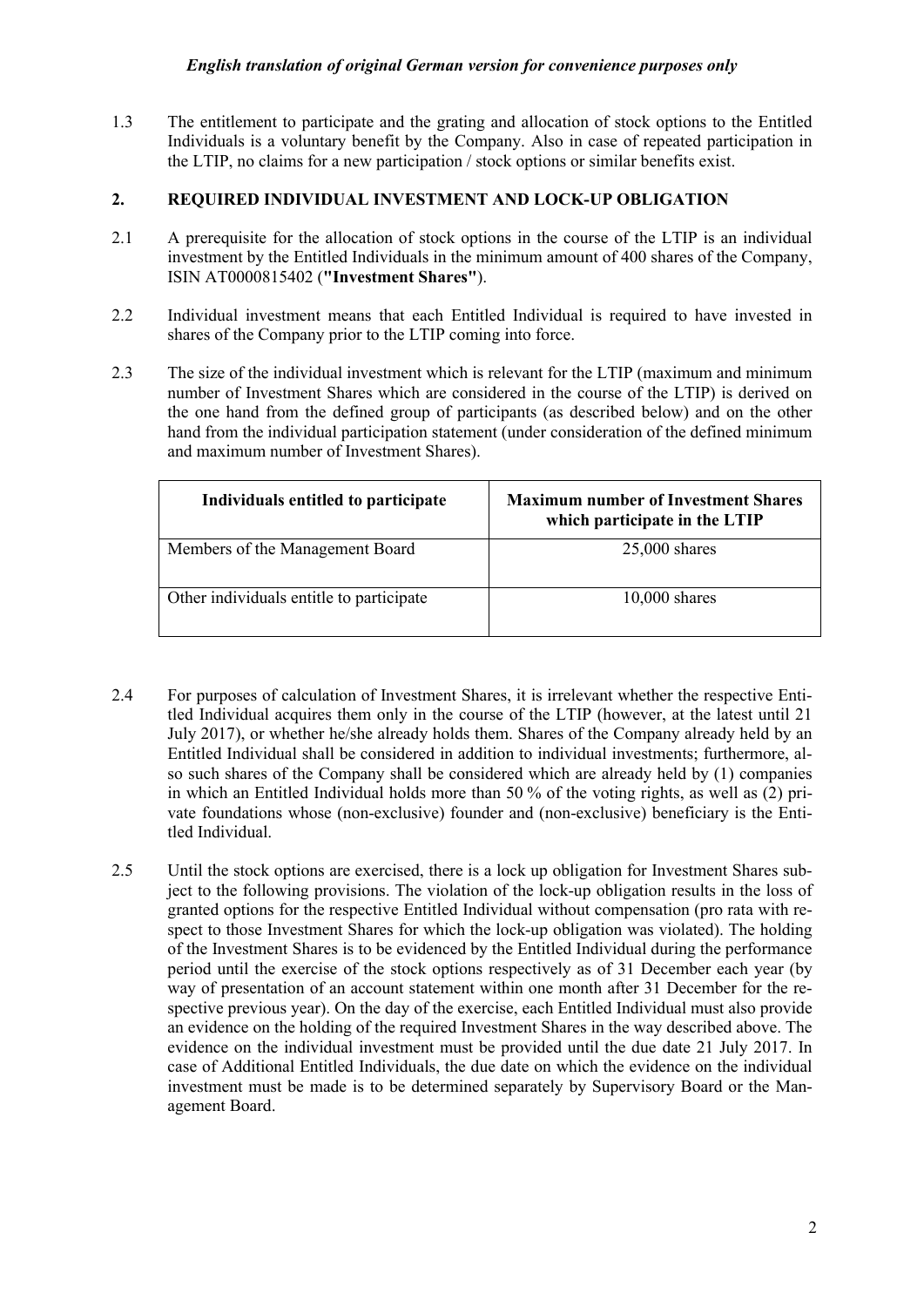- 2.6 In all cases, the evidence is to be provided to Mr. Ralf Mikolasch or to a service provider appointed by the Company.
- 2.7 When acquiring Investment Shares, all Entitled Individuals are required to comply with all guidelines of UBM Group, all legal requirements, in particular the prohibitions of insider trading and market manipulation. This also applies to all Entitled Individuals with respect to claims on the allocation of stock options and with respect to the exercise of stock options. Each Entitled Individual is exclusively responsible for compliance with all mandatory (notification) requirements he/she is subject to.
- 2.8 For one (1) Investment Share, the Entitled Individual shall be allocated five (5) stock options, subject to the fulfilment of all defined conditions of this plan.
- 2.9 The LTIP provides for Entitled Individuals the above described, different respective maximum number of Investment Shares which participate in the LTIP and which can be used for the exercise of rights. Entitled Individuals have the possibility to choose the form of individual investment up to the maximum amount in their own discretion. Because of administrative requirements, the participation in the LTIP requires an individual investment of at least 400 shares.
- 2.10 There is no lock-up period for those shares of the Company which are acquired by the exercise of the stock options.

# **3. PARTICIPATION IN THE LTIP**

- 3.1 Each Entitled Individual who intends to participate in the LTIP must notify the Company thereof in writing between 22 June 2017 and 21 July 2017. Participation statements which are received after 21 July 2017 will not be considered by the Company. In case of Additional Entitled Individuals, the period for the issue of the respective participation statement is determined separately by the Supervisory Board or the Management Board.
- 3.2 The right to exercise stock options is created after the defined period of time (as defined below) and under the condition that the performance criteria have been reached and that the further prerequisites as set forth in these conditions of the plan are fulfilled.

# **4. NUMBER OF STOCK OPTIONS TO BE GRANTED**

- 4.1 The LTIP provides for the allocation of a maximum number of 559,640 stock options, whereby ach stock option entitles to one common share of the Company (ISIN AT0000815402). Also in the event of Additional Entitled Individuals the maximum number of stock options set forth in this clause shall remain unchanged.
- 4.2 The number stock options which can be granted at maximum to the respective Entitled Individuals results from the individual investment made pursuant to the details set forth in clause 2. of the conditions of this plan.

# **5. ALLOCATION**

- 5.1 The allocation of the stock options shall be made on or about 28 July 2017 on the basis of the respective participation statement by the Entitled Individual; in case of Additional Entitled Individuals, the point in time for the allocation of stock options shall be determined separately by the Supervisory Board or the Management Board
- 5.2 Allocated stock options are not transferable.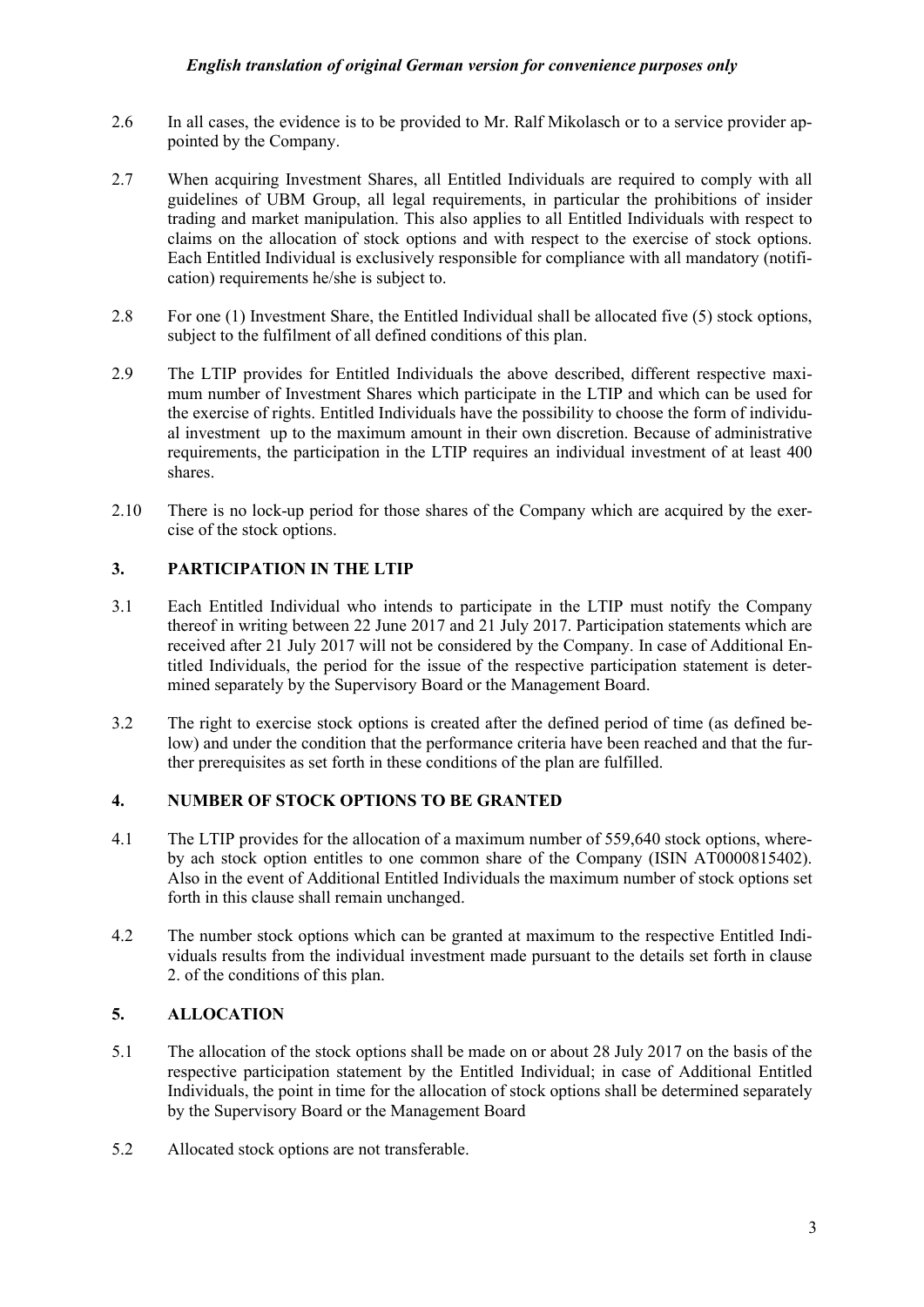### **6. EXERCISE AND PERFORMANCE CRITERIA**

- 6.1 Each stock option entitles the respective holder to acquire shares in the Company at the exercise price in the respective exercise period, after the respective periods set forth in the conditions of the plan, and subject to the fulfilment of the further prerequisites as set forth respectively in the conditions of the plan.
- 6.2 Until the exercise of the stock options, each Entitled Individual must be in a continuous employment relationship or management relationship with a company of UBM Group as of 21 July 2017, and must hold the Investment Shares pursuant to the provisions of clause 2. of the conditions of the plan. For important reasons (e.g. death or retirement), the requirement of a continuous employment or management relationship may be waived in individual cases. In case of Additional Entitled Individuals the point in time as of which a continuous employment relationship or management relationship with a company of UBM Group must exist will be determined separately by the Supervisory Board or the Management Board.
- 6.3 The unweighted average closing price of the share of the Company on the Vienna Stock Exchange in the period from 24 May 2017 (inclusive) until 21 June 2017 (inclusive) shall be the exercise price.
- 6.4 Allocated options may be exercised in the exercise periods as described below by way of a written notice to the Company. The exercise (in addition to the fulfilment of all other prerequisites set forth in the conditions of the plan, as well as individual requirements of a continuous employment relationship and an continuous individual investment) shall only be possible
	- 6.4.1 a) in the exercise period from 1 September 2020 to 26 October 2020 (**"Exercise Pe**riod 1") if (i) the unweighted average of the closing prices of the share of the Company is at least EUR 40.00 in the period from 2 September 2019 (inclusive) to 31 August 2020 (inclusive) during at least fifteen (15) subsequent trading days, and (ii) the ratio of Market Capitalisation (as defined below) to Net Debt (as defined below) as of 31 December 2019 is at maximum 1 : 2.40 (one to two point forty) or below; as well as
	- 6.4.2 b) in the exercise period from 1 September 2021 to 26 October 2021 (**"Exercise Period 2"**) if (i) the unweighted average of the closing prices of the share of the Company is at least EUR 40.00 in the period from 1 September 2020 (inclusive) to 31 August 2021 (inclusive) during at least fifteen (15) subsequent trading days, and (ii) the ratio of Market Capitalisation (as defined below) to Net Debt (as defined below) as of 31 December 2020 is at maximum 1 : 2.40 (one to two point forty) or below.
- 6.5 **"Net Debt"** in this clause 6. means long- and short-term bonds, plus long- and short-term financial liabilities, reduced by liquid funds, as determined respectively in the audited and approved consolidated annual financial statements of the Company as of 31 December 2019 (with respect to Exercise Period 1) or as of 31 December 2020 (with respect to Exercise Period 2). **"Market Capitalisation"** in this clause 6. means the number of shares issued by the Company respectively as of 31 December 2019 (with respect to Exercise Period 1) or as of 31 December 2020 (with respect to Exercise Period 2) multiplied by the closing price of the shares of the Company respectively on the last trading day of the respective year (last trading day in the year 2019 with respect to Exercise Period 1 or last trading day of the year 2020 with respect to Exercise Period 2).
- 6.6 In the event of Additional Entitled Individuals, the period between receipt of the respective participation statement (see clause 3.1) and the respective exercise of the stock options must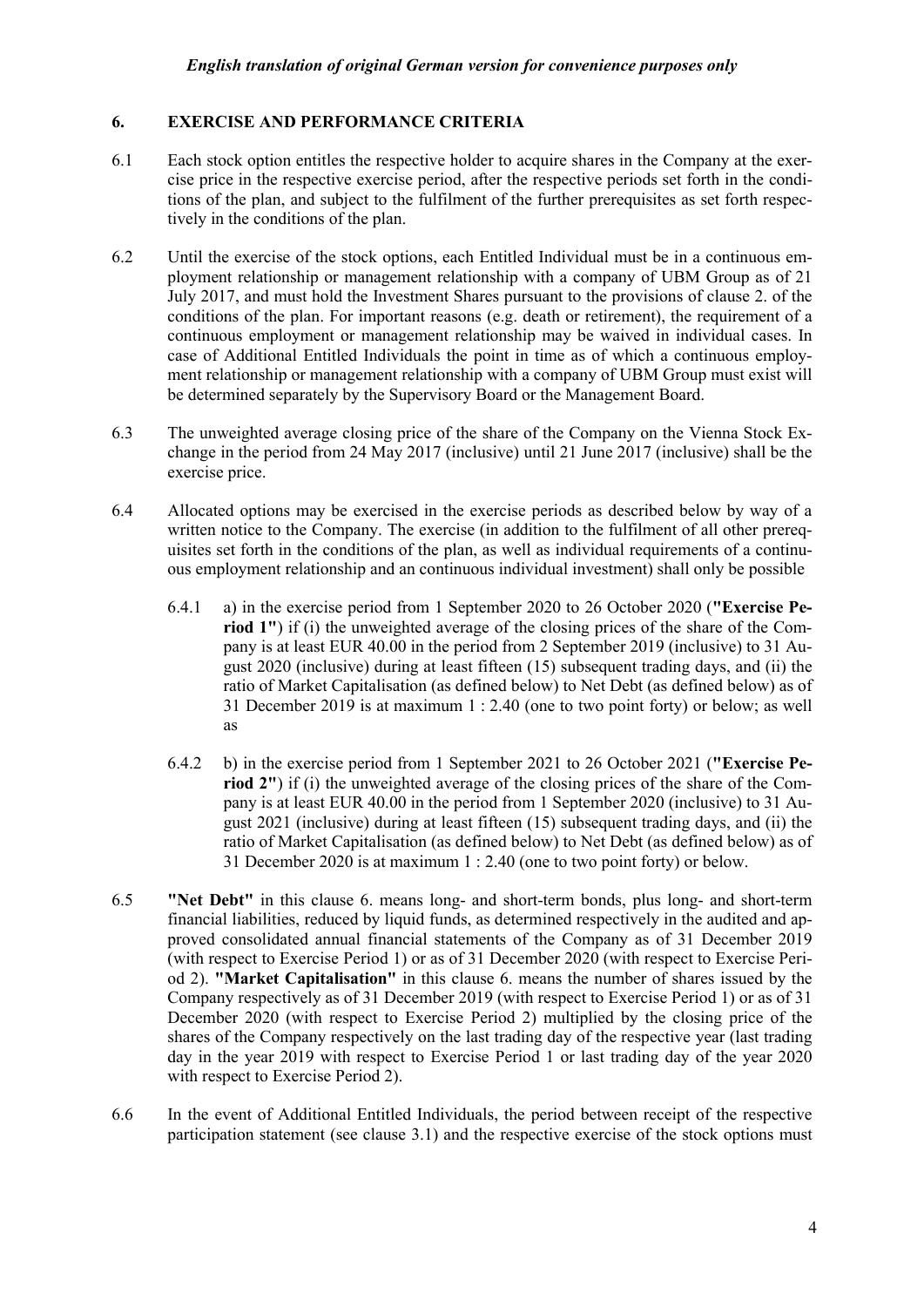be at least twelve (12) months. Prior to the lapse of such a period of twelve (12) months stock options must not be exercised, neither in whole nor in part.

- 6.7 All exercise statements rendered in an exercise period will be collected and controlled by the Company or a service provider appointed by the Company. The shares of the Company to be delivered on the basis of the determined, validly rendered exercise statements will be delivered after the end of the respective exercise period (if relevant, after a capital increase, e.g. out of authorised conditional capital), provided the respective Entitled Individual has paid the respective price of the shares (number of exercised stock options multiplied with the exercise price) on an account as notified by the Company, and the amount paid is at the free disposal of the Company.
- 6.8 The Company reserves the right in its own discretion to deliver either new shares from a capital increase or (existing) treasury shares or new and (existing) treasury shares when stock options are exercised.
- 6.9 The Company reserves the right in its own discretion to replace exercised stock options, in whole or in part, in cash (reduced by respective taxes), in particular if (i) the delivery of shares of the Company should be impossible or inappropriate in particular countries, in particular outside of Austria and Germany, or (ii) this may lead to an acquisition of shares within a period of twelve (12) months which provides to the Entitled Individual (also together with parties acting in concert pursuant to Section 1 no 6 of the Takeover Act) additionally at least two percent of the voting rights in the Company (Creeping-In pursuant to Section 22 para 4 Takeover Act), or (iii) distortions on the market may be expected due to the delivery of the shares of the Company, or (iv) other objectively justified reasons apply. In case of a replacement in cash, the difference amount between the exercise price on the one hand, and the unweighted average closing price of the UBM share on the Vienna Stock Exchange in the relevant exercise period on the other hand (reduced by withholding taxes) will be paid. Shares acquired in the course of the exercise of stock options are not subject to a lock-up period. Non-exercised stock options will expire without compensation. Each Entitled Individual will be obliged in this respect to provide the required disclosures to the Company.
- 6.10 In case of a share split (or an economically equivalent measure), the number of stock options respectively allocated as well as the exercise price shall be adapted in a way so that the commercial content of the stock options remains unchanged. In the event of a sale or a spin-off of parts of the business, the exercise price will not be adapted. The payment of a dividend shall not lead to an adaption of the exercise price.
- 6.11 In the event of a Change of Control Event (as defined below), the Entitled Individuals shall not be bound any longer to the exercise periods, but still to the unweighted average of the closing prices of the share of the Company of at least EUR 40.00. The Entitled Individuals may exercise their respective stock options ten (10) trading days after the begin of the subsequent period (*Nachfrist*) which follows a voluntary offer aimed at acquiring control pursuant to Section 25a Takeover Act or a public mandatory takeover offer pursuant to Sections 22 seq. Takeover Act; in this case, the exercise period shall be 20 trading days. The relevant price determination period shall be the period of twelve weeks prior to the day of the public announcement of a takeover offer during at least fifteen (15) subsequent trading days. The criterion of the ratio of Market Capitalisation to Net Debt of at least 1 : 2.40 (one to two point forty) remains unchanged. However, with respect to Net Debt, such last day in a year shall be relevant for which audited and approved consolidated financial statements have been published. With respect to Market Capitalisation, the last trading day of such year shall be relevant. **"Change of Control Event"** means obtaining a direct or indirect controlling interest in the Company by one or more individuals or legal entities (and/or together with parties acting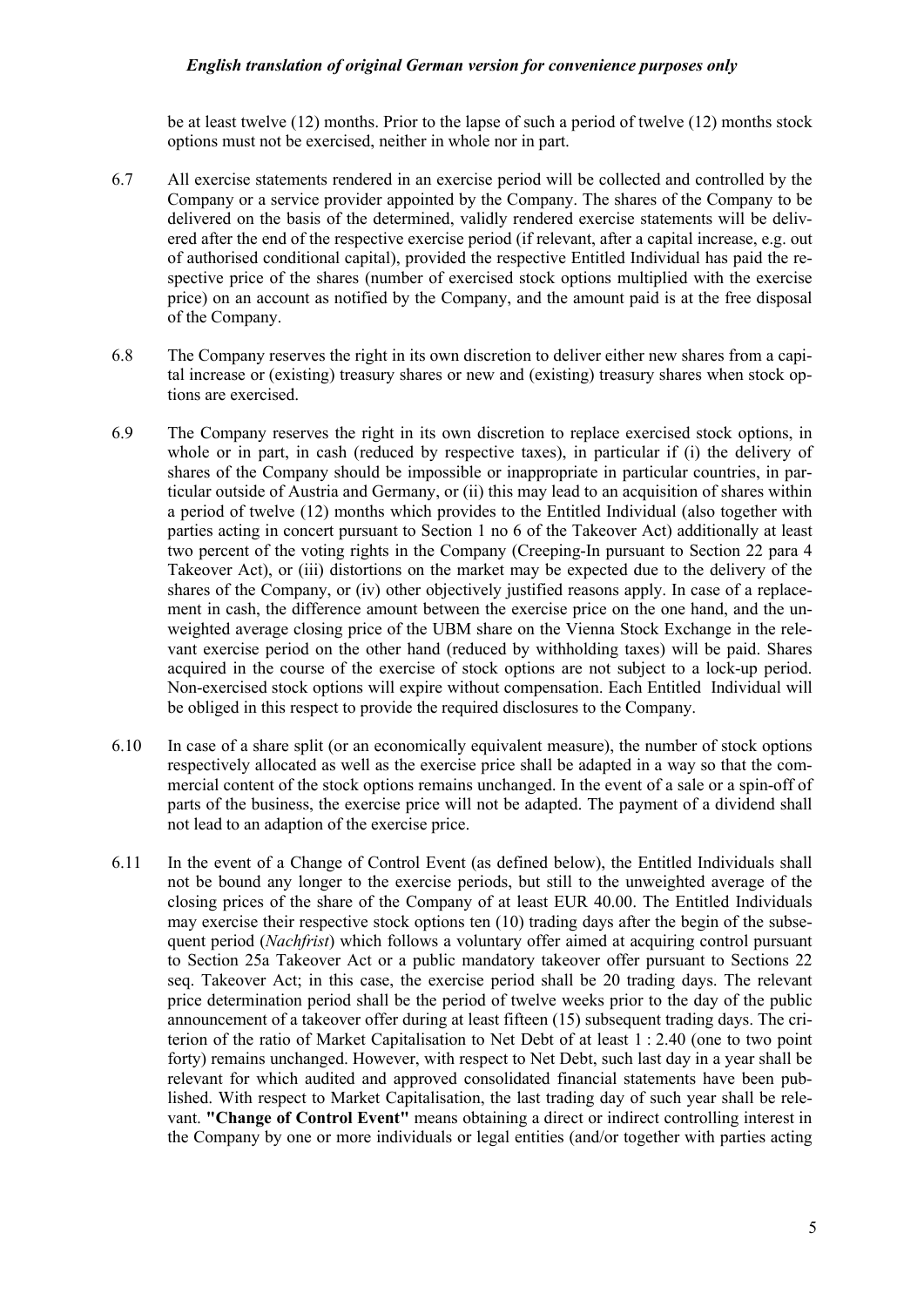in concert) who may neither be accounted to the Ortner/Strauss-Syndicate or one of its members or nor are closely related to them.

### **7. TERMINATION AND END OF THE EMPLOYMENT RELATIONSHIP, RETIRE-MENT, DEATH, (MATERNITY LEAVE) AND SPIN-OFF OF A PART OF THE BUSINESS, CHANGE OF CAPACITY**

- 7.1 The right to exercise the stock options expires if the employment relationship or the management relationship of an Entitled Individual – for whatever reason – ends prior to the exercise of the stock options, or in case of an irrevocable garden leave prior to the exercise of the stock options. For important reasons, the Management Board, or in case of members of the Management Board, the Supervisory Board may resolve to waive such expiry.
- 7.2 Potential important reasons are in particular:
	- 7.2.1 In the event of sales or sin-offs of parts of the business, the stock options shall expire unless the Management Board or the Supervisory Board determines something different.
	- 7.2.2 In the event of the death of an Entitled Individual after fulfilment of the performance criteria (but prior to the exercise of the stock options) or in the event of retirement the stock options shall expire unless the Management Board determines something different.
- 7.3 In case of a change of the capacity within UBM Group (change of an Entitled Individual of the Company or the UBM Group in position on the Management Board, or in a function with a company being part of UBM Group, or vice versa), the claim on stock options shall remain unchanged.

# **8. ADMINISTRATION**

- 8.1 The LTIP shall be administrated by the Company, Mr Ralf Mikolasch, or by a service provider appointed by the Company.
- 8.2 For the purpose of the administration, the Company may issue order and may also engage third parties for the administration of the LTIP.
- 8.3 The Company and other subsidiaries of UBM Group are entitled to use personal data (including name, date of birth, address, function within UBM Group, Investment Shares, bank details, etc) of the Entitled Individuals for purposes of the administration of the LTIP for the fulfilment of the agreement and are therefore because of prevailing interests entitled. In the event the administration of the LTIP is transferred to a third party, the processing of personal data of the Entitled Individuals by such third parties shall be admissible.

# **9. COSTS**

- 9.1 The Company bears the costs for the administration and the implementation of the LTIP as well as the cost for the issue of new shares, the acquisition of treasury shares for the serving of stock options and any publications by the Company, required by corporate or capital markets law.
- 9.2 The costs for the acquisition, deposit and transfer of shares form the individual investment as well as for the acquisition, the deposit and transfer of the shares resulting from the exercise of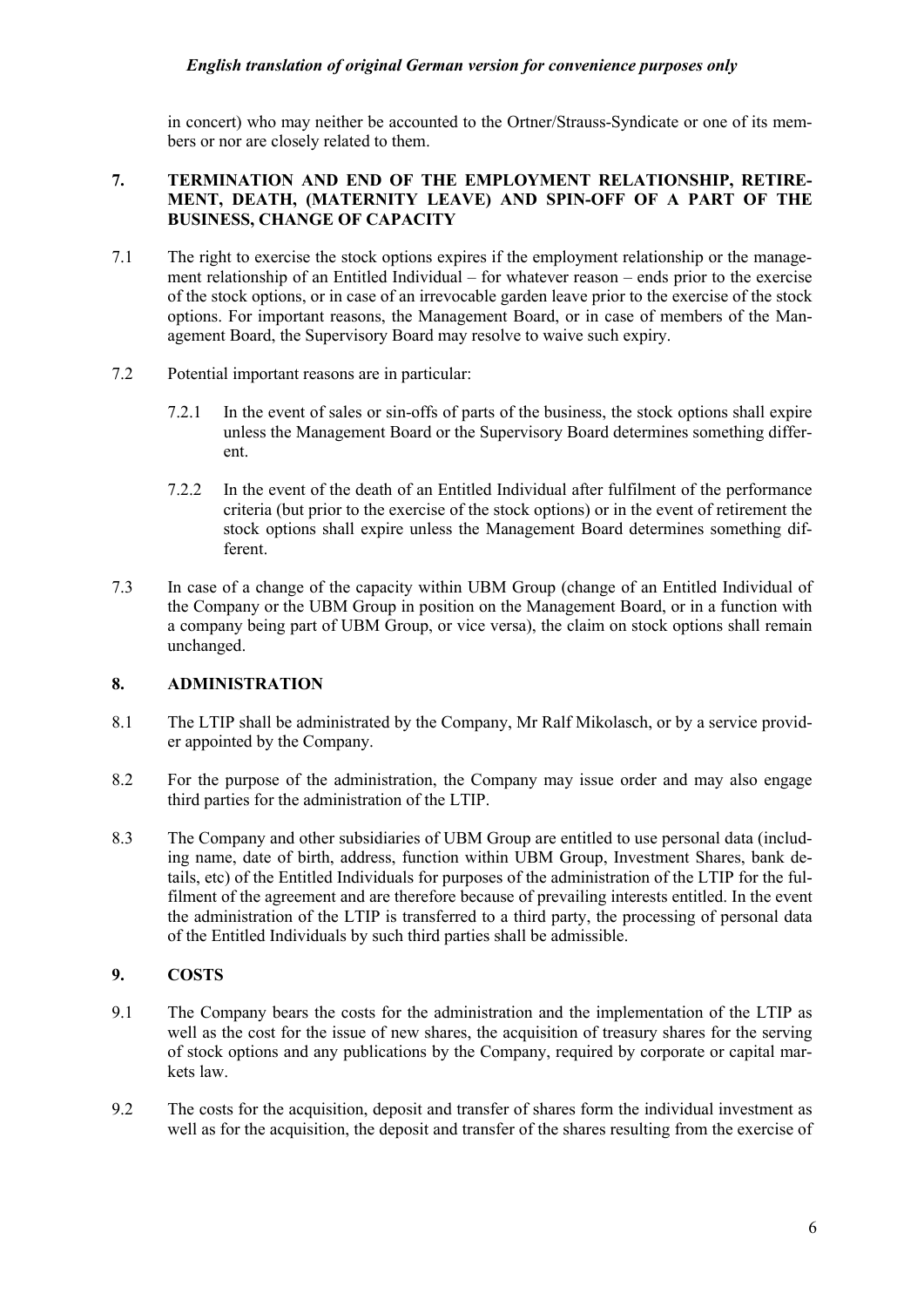the stock options (purchase price, deposit fees, etc) are to be borne by the Entitled Individuals, but not the costs from the issue of new shares.

# **10. TAXES, DUTIES AND OTHER LEVIES**

Taxes (in particular capital gains tax), duties and other levies which accrue in connection with the exercise of stock options, are to be borne by the Entitled Individuals, and will be withheld accordingly when remuneration payments are made. The same applies in the event exercised stock options are replaced by cash. To the extent information on tax implications with respect to the participation in the LTIP is provided, such information of general nature and cannot in no way substitute a deep tax analysis of the respective individual tax situation.

### **11. RISKS**

- 11.1 The Company assumes no responsibility for the general market development or for the developments or for the development of the share price of the share of the Company at any point in time or for any period. In particular, the Company assumes no responsibility that any Entitled Individual will be able to obtain a financial benefit from his/her participation in the LTIP. Each Entitled Individual takes note that he/she may suffer a loss from the participation in the LTIP (for example, a falling share price of the shares of the Company may result in a loss from the Investment Shares and the exercise of the stock options may not be possible in case the performance criteria are not fulfilled).
- 11.2 Each Entitled Individual confirms that he/she participates voluntarily, and that he/she is personally responsible for obtaining legal, commercial and tax advice in connection with his/her participation in the LTIP; there was no advice rendered to the Entitled individual neither by the Company nor by another entity of UBM Group.

#### **12. WRITING REQUIREMENT**

Amendments or additions to these conditions of the plan and all agreements in connection with this LTIP need to be in writing.

# **13. APPLICABLE LAW AND JURISDICTION**

- 13.1 The content of these conditions of the plan, the participation statement, as well as all rights and obligations resulting therefrom of the entitled persons and the Company shall in any case be subject to the laws of the Republic of Austria.
- 13.2 Place of performance and exclusive venue for all legal disputes out of or in connection with the LTIP and the matters regulated by these conditions of the plan shall, to the extent legally admissible, be the respective court competent for Vienna, Austria.

#### **14. GENERAL PROVISIONS**

14.1 In case single provisions of these conditions of the plan should be or become in whole or in part invalid or inexecutible, or should there be a gap in these conditions of the plan, the validity of the remaining provisions shall remain unchanged. Any such invalid or inexecutable provision shall be replaced by means of supplementing contractual interpretation by such a valid and executable provision which corresponds to the meaning and the purpose of the invalid or inexecutable provision. In case of a gap, such provision shall apply which corresponds to what had been provided for in these conditions of the plan according to the purpose in case such matter had been considered in advance.